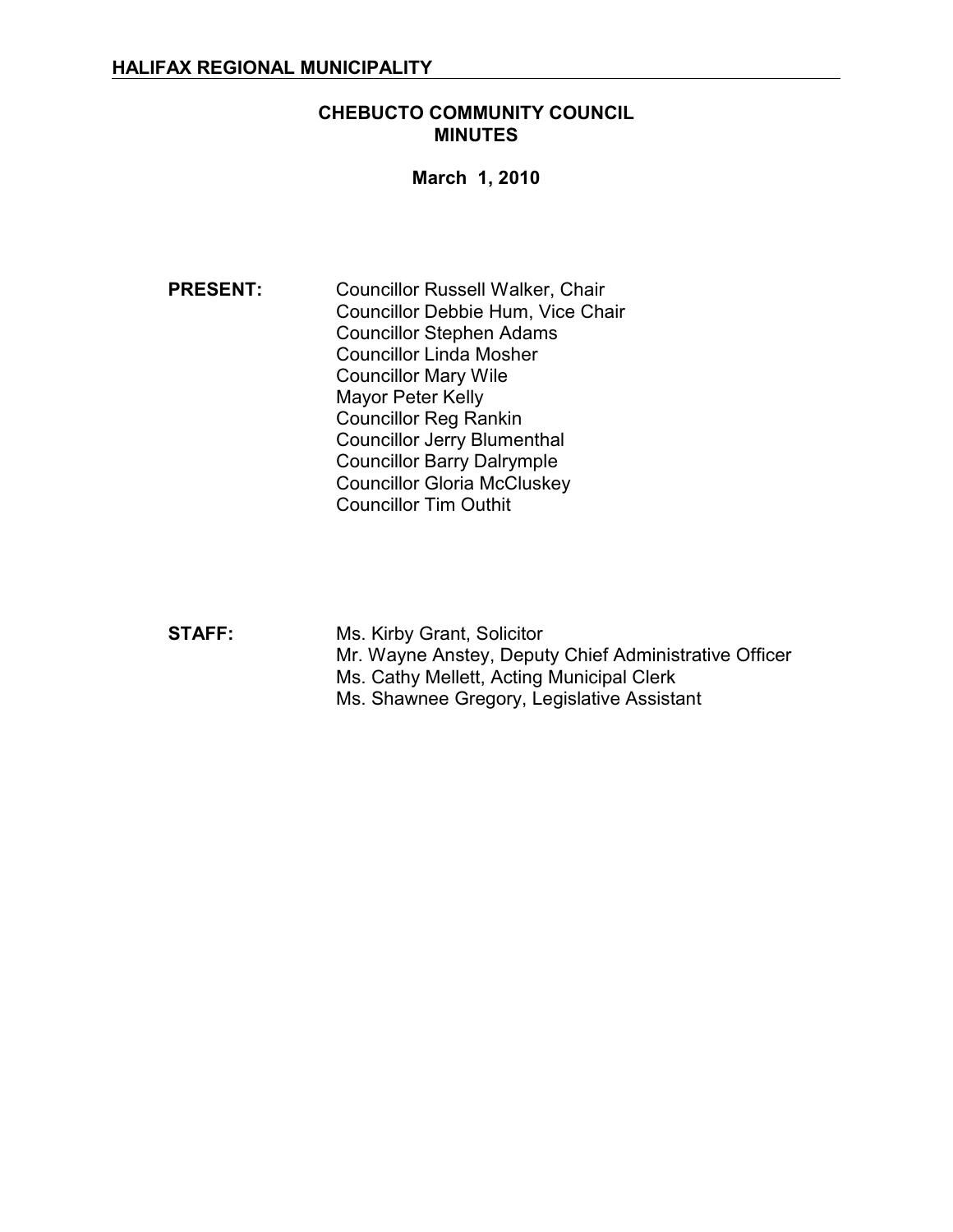# TABLE OF CONTENTS

2

| 1 <sub>1</sub> |                                                                                                                                                                                                               |
|----------------|---------------------------------------------------------------------------------------------------------------------------------------------------------------------------------------------------------------|
| 2.             | DISTRICT BOUNDARY REVIEW COMMITTEE PRESENTATION.  4                                                                                                                                                           |
| 3.             |                                                                                                                                                                                                               |
| 4.             | APPROVAL OF THE ORDER OF BUSINESS AND APPROVAL OF                                                                                                                                                             |
| 5.             | 5.1<br>5.1.2 Keefe Drive - Emergency Concerns Due to Road Condition and<br>5.1.3 HRM Corporate Call Centre 490-4000 - Resident Concerns. 7                                                                    |
| 6.             |                                                                                                                                                                                                               |
| 7 <sub>1</sub> |                                                                                                                                                                                                               |
| 8.             |                                                                                                                                                                                                               |
| 9.             | 9.1<br>9.1.1 Case 01317: Amending Stage I and II Development Agreements -<br>9.2<br>9.2.1 Appeal of the Development Officer's Decision to Approve an<br>Application for a Variance - 25 Kirk Road, Halifax. 9 |
| 10.            | CORRESPONDENCE, PETITIONS AND PRESENTATIONS.  11<br>10.2<br>10.3                                                                                                                                              |
| 11.            | 11.1<br>11<br>11.1.1 Case 01359: Rezoning - 7 and 11 Mont Street, Halifax. 11<br>11.1.2 Case 01205: MPS and LUB Amendment for a Development<br>Agreement - 50 Bedford Highway, Halifax.<br>12                 |
| 11.2           | 11.2.1 Nova Scotia Power Outages - Councillor Hum 13                                                                                                                                                          |
| 12.            |                                                                                                                                                                                                               |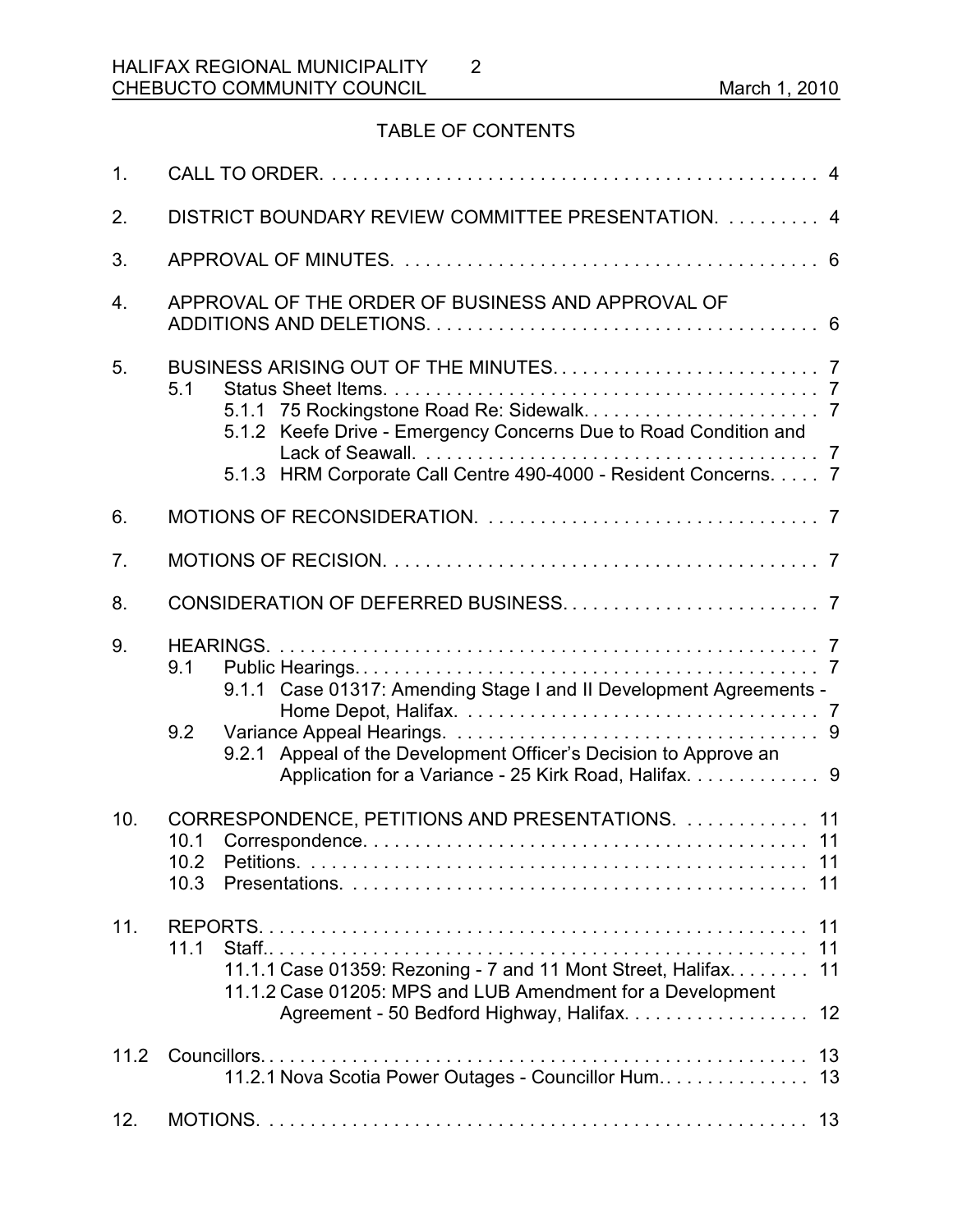3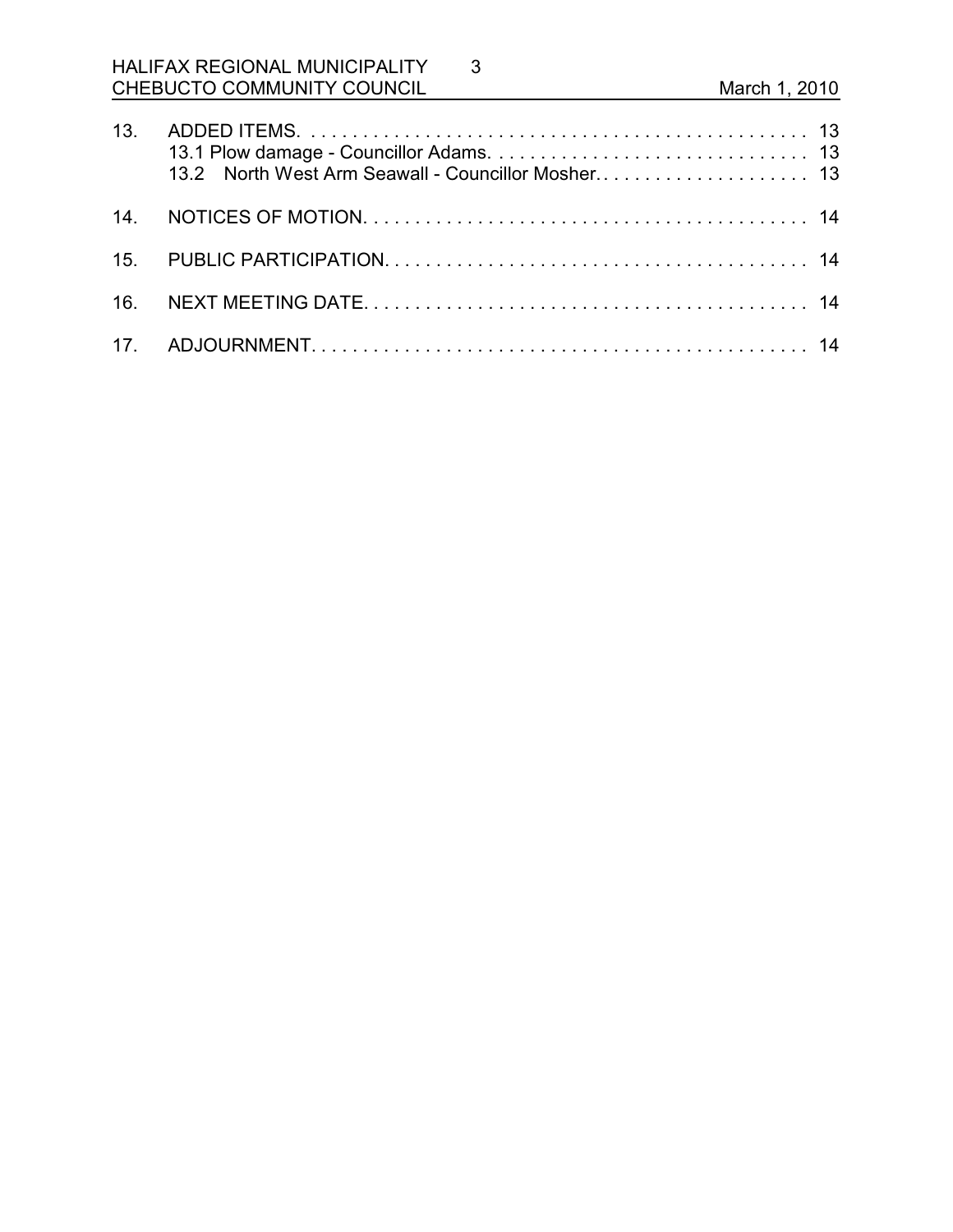# **1. CALL TO ORDER**

The Chair called the meeting to order at 6:33 p.m. at Halifax West High School.

Councillor Walker welcomed the Councillors of the District Boundary Review Committee to Chebucto Community Council and turned the meeting over to Mayor Kelly.

# **2. DISTRICT BOUNDARY REVIEW COMMITTEE PRESENTATION**

• The District Boundary Review presentation was before Community Council.

Mayor Kelly introduced the District Boundary Review presentation and advised that a public question and answer session would follow.

An audio visual presentation was provided.

Mayor Kelly opened the floor to comments and questions from the public and advised that the session was being taped and that all comments would be brought to Regional Council.

**Ms. Pat Kidd**, Fairview, requested the typical amount of queries and comments that each Councillor receives from their residents per week as this would give her a better idea of how Councillors could handle a change in their District boundaries.

Mayor Kelly advised that the number would vary in each District, however, it was probably approximately 100 contacts per week, however, that number also depended on what situations and events were occurring in the District.

Ms. Kidd indicated that, to her knowledge, Vancouver operated with only six Councillors and that, in HRM, nine would be her ideal amount, however, she could tolerate up to 11. She stated that HRM had good staff and noted that, since amalgamation in 1996, there had been a District versus District mentality in the municipality. She noted that if District boundaries were broken down, people would reach out to the needs and wants or urban, suburban and rural residents. Ms. Kidd indicated that she had moved to Nova Scotia, by choice, in 1974 and noticed the quality of the residents right away, however, if the HRM boundaries remained the same these residents would dig in their heels and continue the District rivalries. She stated that she could see someone with the energy of Councillor Hum or Councillor McCluskey being capable of taking on a larger District.

Mayor Kelly stated that, in HRM, there were 21 MLAs who also represented all parts of the municipality and noted that if Regional Council decided to go below that amount it would be the only area with less municipal than provincial representation. He requested Ms. Kidd's opinion on this fact.

Ms. Kidd stated that there may be an over abundance of MLAs as well. She stated that while she liked the idea of having many different points of view, after a while people began repeating themselves.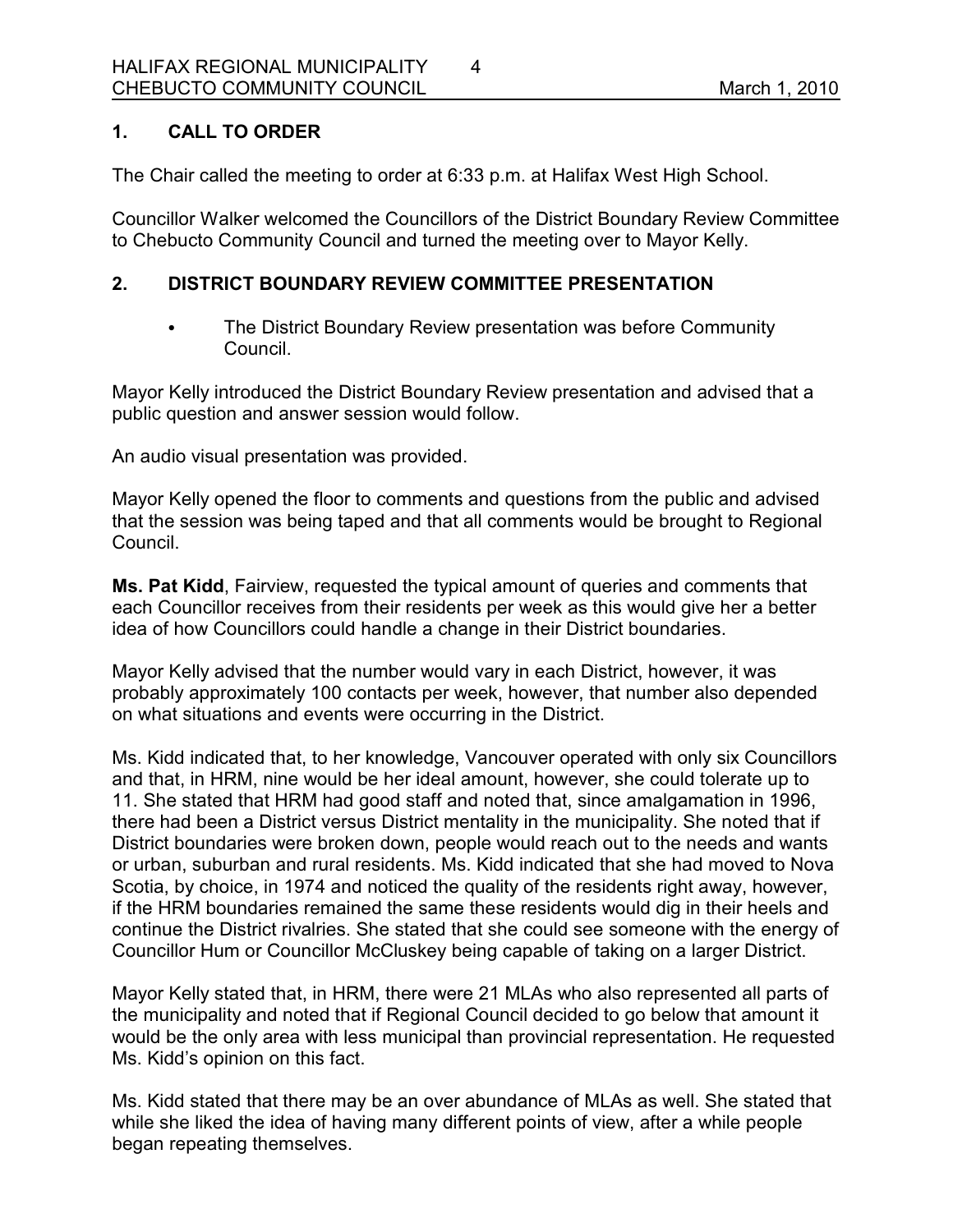**Ms. Mary Ann McGrath**, Kearney Lake, stated that to have the same boundaries as MLAs, HRM and the Province would have to conduct their boundary reviews at the same time. She noted that, having been an MLA herself, it would be a goal to strive for, however, it was not going to happen. Ms. McGrath stated that it was premature at this stage of the Boundary Review to be asking questions regarding a potential change to the size of Council as there were so many variables to consider when considering an answer; such as what support would be given to Councillors to aid them with the additional work. She indicated that HRM was a community of communities and requested that Council preserve those communities; noting that many people did not realize that areas such as Kearney Lake, Rockingham and Birch Cove were their own communities and not part of Clayton Park or Bedford. Ms. McGrath urged Council to make this a principle concern. She stated that breaking down boundaries was important, however, the other aspect could sever communities, like hers, from its historic ties to the old City of Halifax. Ms. McGrath noted that severing boundaries could also serve to not give residents the best representation as if the size of Council was reduced staff would have to figure out how to provide more services to the remaining Councillors. In closing, Ms. McGrath suggested that Community Councils could be realigned to fit within similar community issues.

**Mr. Nick Pryce**, Dartmouth, stated that he had a real interest in governance and thought this was an exciting opportunity. He noted, however, that there was a lot of cynicism out there regarding the District Boundary Review as friends and colleagues had told him that Council had undertaken a similar review before and had not accepted the staff report in the end. Mr. Pryce stated that, with regards to understanding the process, there had been no real discussion on the fiscal part of the review and what the cost would be for each different scenario. In closing, he noted that governance was a complex issue and Council needed to fully explore this large subject.

Mayor Kelly advised that the District Boundary Review Committee was mandated to come forward with a report to Council which would then be forwarded to the Nova Scotia Utility and Review Board who have the ultimate decision making authority and who would also be hosting public information meetings and public hearings on the subject. He stated that cost was part of phase two of the process.

**Ms. Kelly Greenwood**, Clayton Park West, stated that boundaries were a big issue and that she supported fewer Districts in HRM. She noted that it was important to look at the role of Council and Councillors in order to come up with clear guidelines and expectations as some Councillors had different styles than others.

**Mr. Brennan Dryden**, Terrence Bay, expressed concern regarding the rationale of what criteria would be used to create these boundaries and requested to know how they had been established.

Mayor Kelly advised that the last boundary review, led by Commissioner Bill Hayward, had taken place in 1996 and that it was now time again for HRM to readdress this governance piece.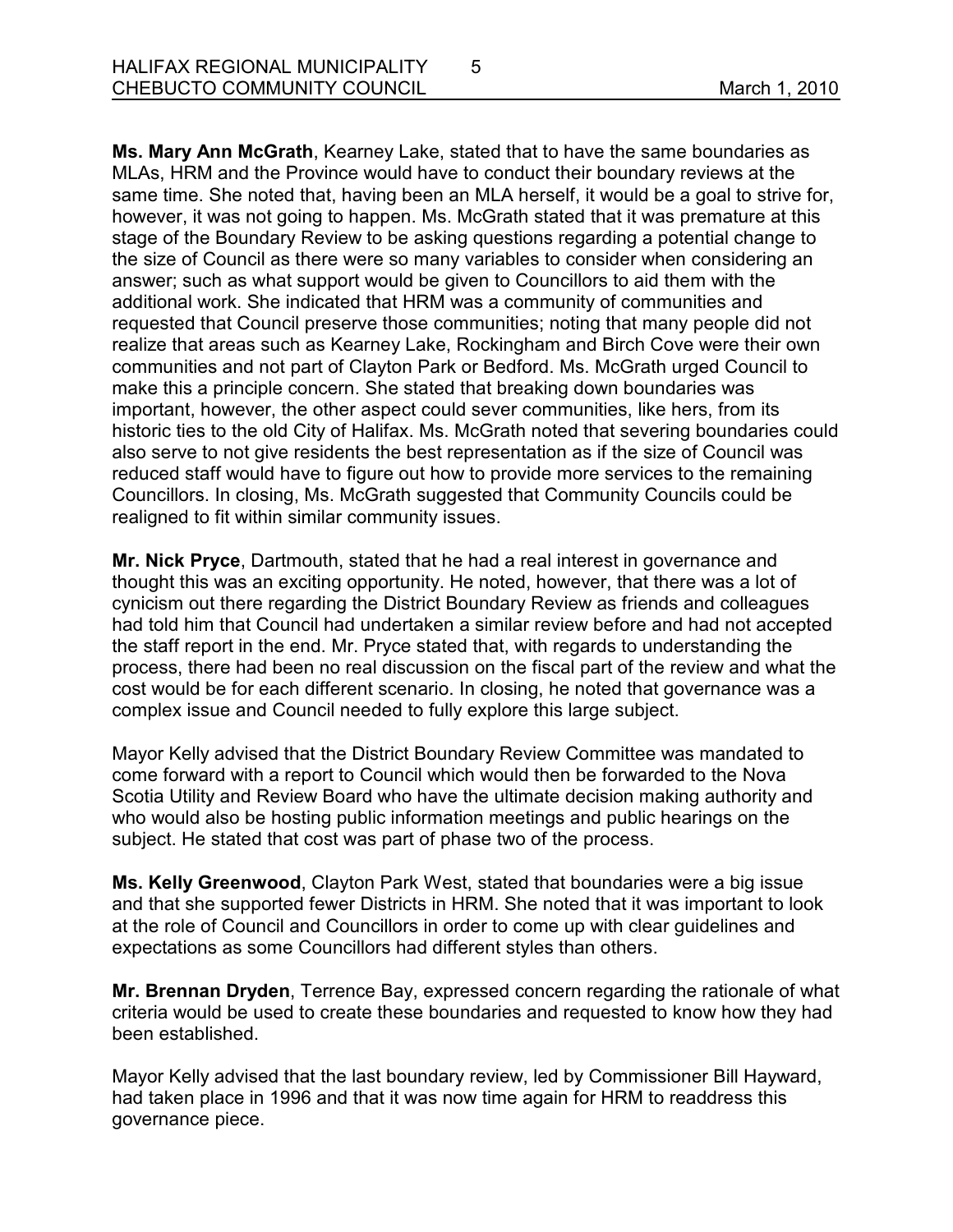Mr. Dryden stated that it was premature to consider new numbers of Councillors if residents did not know what the criteria was for the boundaries. He noted that he would like to see Districts comprised of residents with similar incomes and service requirements as the lower income residents in his District of Terrence Bay were outnumbered by the wealthy. He requested that Council change the boundaries in a positive way.

**Ms. Joy Wolfry**, Purcell's Cove, requested to know if there had been or will be an evaluation of amalgamation.

Mayor Kelly indicated that this was not part of the Committee's mandate and that HRM was created by the Province in 1996 and the District Boundary Review was working under the aspect that the Municipality was one. He stated that the Province would have to decide if they believed amalgamation was an issue they would like to explore.

Ms. Wolfry stated that it seemed to her that amalgamation was an issue and that changing boundaries may not be the solution. She suggested a Council containing Councillors at Large who could represent HRM as a whole. She noted that Toronto had a Board of Controllers for 65 years who ensured that city wide issues were brought to the table.

Mayor Kelly handed the meeting back to the Chair and the members of the District Boundary Review Committee left the meeting.

# **3. APPROVAL OF MINUTES - February 1, 2010**

Amendments:

Item 4.1.1 - after *any future applications* the following will be added*: coming forward on rate of transmission lands and any Development Agreements nearby* Item 4.1.3 - *non included road* will be replaced with *non accepted street* Councillor Mosher requested that it be noted that: *Mr. Ivan Zinck, Work Supervisor of Streets - West, repaired the road with approximately 8 to 10 tonnes of gravel.* After *which had been annexed* the following will be added: *and maintained by the former City of Halifax and HRM ever since* 

Item 8.2.1 - Councillor Hum requested that her remarks be included at the end of page 5 as follows: *Councillor Hum expressed concern that the McInnis family, who live on the abutting property, did not receive the Appeal notice; noting that she had spoken to the Solicitor and there was, unfortunately, no options available for them*

# **MOVED by Councillor Mosher, seconded by Councillor Wile, that the minutes of February 1, 2010 be approved as amended. MOTION PUT AND PASSED.**

# **4. APPROVAL OF THE ORDER OF BUSINESS AND APPROVAL OF ADDITIONS AND DELETIONS**

Additions:

13.1 Plow damage - Councillor Adams

13.2 North West Arm Seawall - Councillor Mosher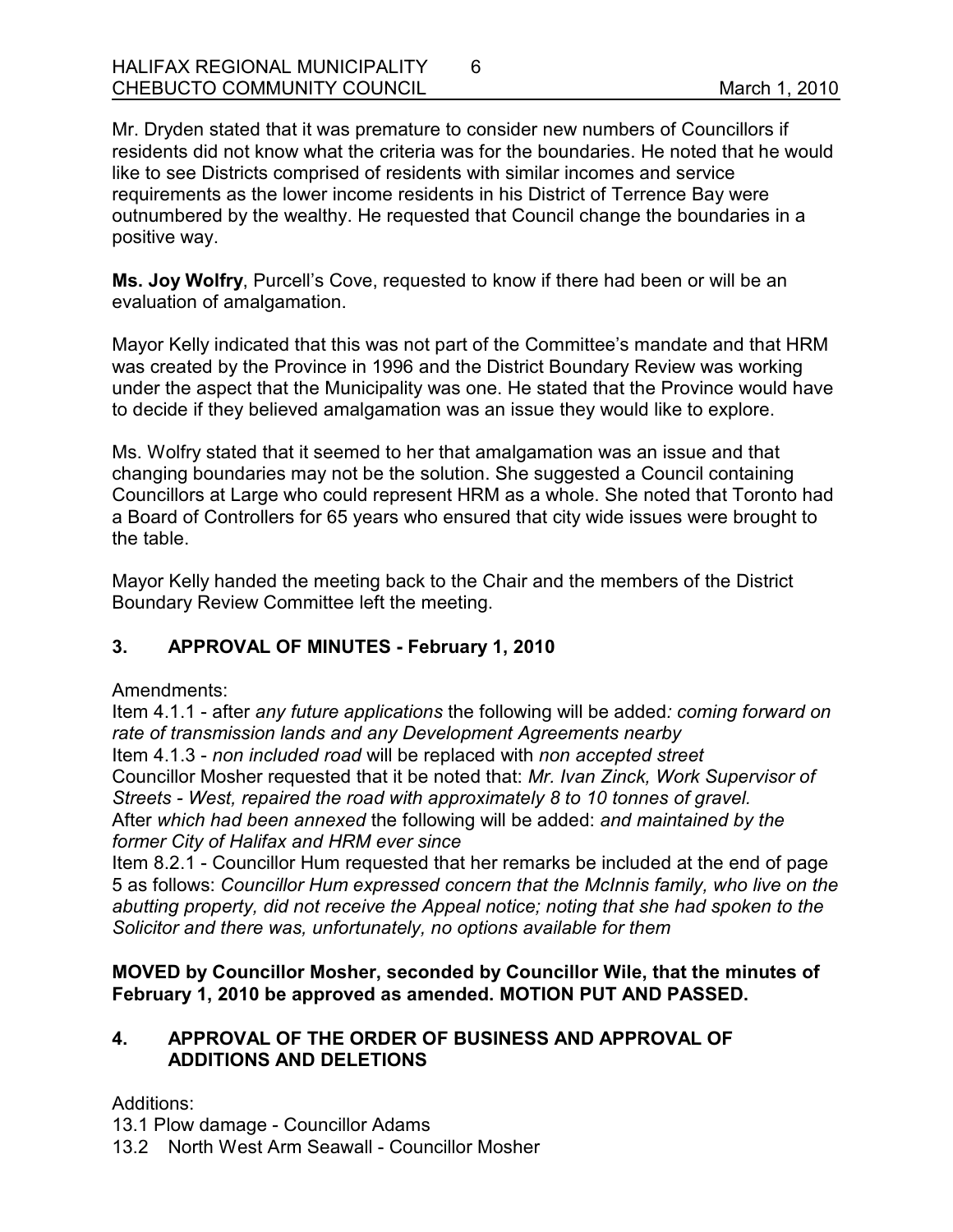**MOVED BY Councillor Wile, seconded by Councillor Hum, that the agenda be approved as amended. MOTION PUT AND PASSED.** 

# **5. BUSINESS ARISING OUT OF THE MINUTES**

#### **5.1 Status Sheet Items**

#### **5.1.1 75 Rockingstone Road Re: Sidewalk**

Councillor Adams indicated that he had received no further information regarding this matter and requested an update from staff. He requested that this item remain on the Status Sheet.

#### **5.1.2 Keefe Drive - Emergency Concerns Due to Road Condition and Lack of Seawall**

Councillor Mosher requested that this item remain on the Status Sheet; noting that it could be removed if a report regarding the matter went to Regional Council first.

#### **5.1.3 HRM Corporate Call Centre 490-4000 - Resident Concerns**

The Chair indicated that a report on this matter was forthcoming.

Councillor Mosher requested that this item remain on the Status Sheet.

#### **6. MOTIONS OF RECONSIDERATION - NONE**

- **6. MOTIONS OF RECISSION NONE**
- **7. CONSIDERATION OF DEFERRED BUSINESS NONE**
- **8. HEARINGS**
- **9.1 Public Hearings**

# **9.1.1 Case 01317: Amending Stage I and II Development Agreements - Home Depot, Halifax**

- A report dated November 13, 2009 was before Community Council.
- Correspondence dated February 17, 2010 from Mr. Richard Bray, Senior Director of Real Estate for Eastern Canada with Sun Life Financial was submitted.

Ms. Patricia Hughes, Western Region Planner, provided the presentation on Case 01317: Amending Stage I and II Development Agreements - Home Depot, Halifax. Highlights were as follows: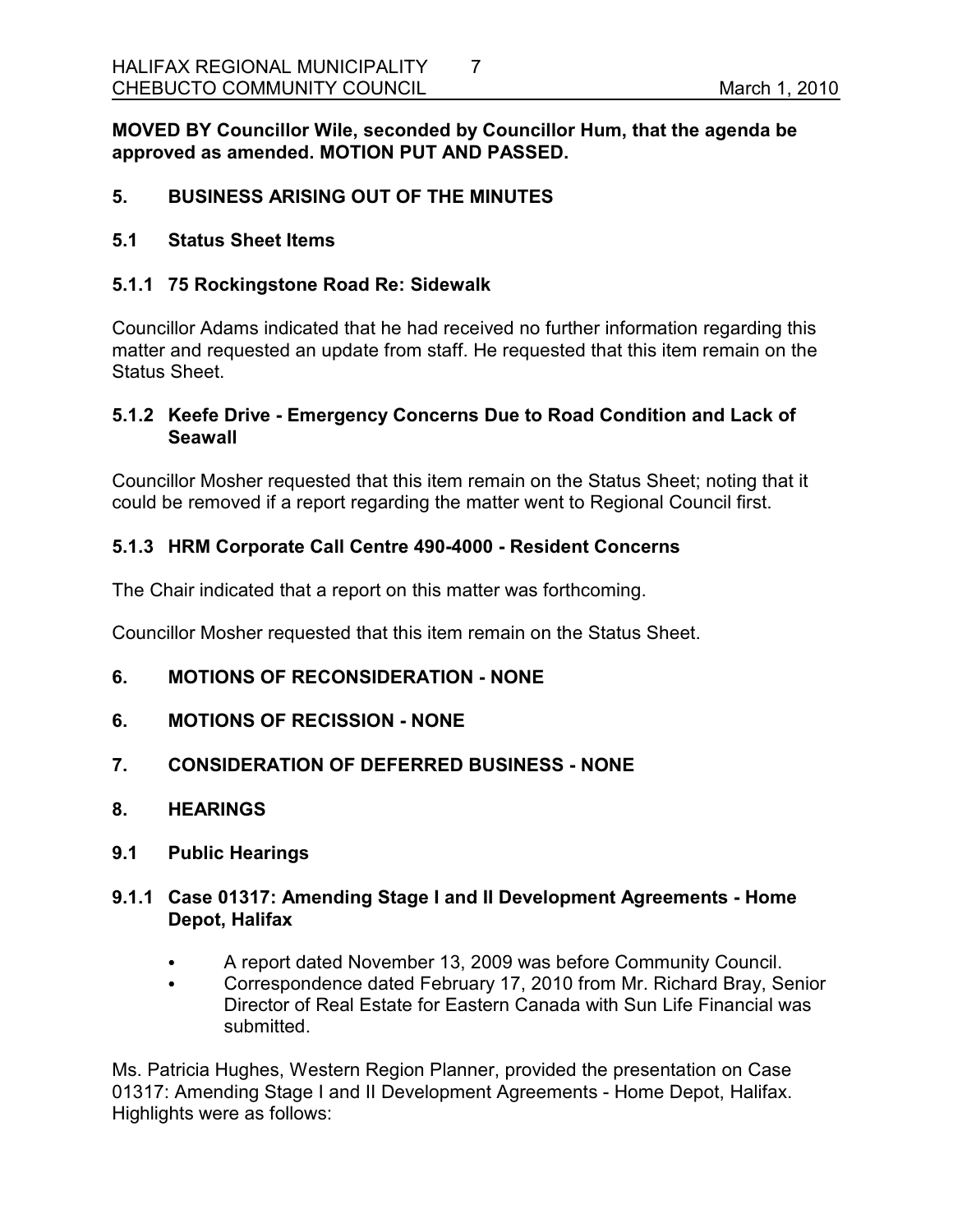- The proposal would allow outdoor displays along the front and side of the Home Depot building by the garden centre
- The proposal would allow outdoor storage of assembled items and supplies for immediate sale as well as a propane exchange

8

- There are no policies in the Municipal Planning Strategy (MPS) regarding outdoor storage in particular
- Based on the topography of the site, the existing storage in the back of the building would not be seen from Lacewood Drive

The Chair reviewed the Rules of Procedure for Public Hearings and called for those wishing to speak for or against Case 01317: Amending Stage I and II Development Agreements - Home Depot, Halifax.

**Ms. Wendy MacDonald**, Clayton Park, requested clarification on the easement as it was her understanding that it meant something was buried underground. She stated that the area was currently being used a public thoroughfare for those going to Solutions Drive and she wondered what barriers may be placed along that informal passage.

Ms. Hughes indicated that there were Halifax Water Commission pipes underground, therefore, nothing permanent would be allowed in the easement area though some temporary storage would be placed by the property line. Regarding the informal thoroughfare, she stated that this was private property and there was a loading bay in the area; noting that she was unaware that people had been walking there. Ms. Hughes advised that the Engineering Department had reviewed the document and nothing would be allowed over manholes in the amendments.

Ms. MacDonald wondered if there had been any discussion on fencing or a barrier as the area was currently unsightly and was located in Clayton Park's gateway to the city.

Ms. Hughes noted that this had been discussed, however, would be difficult to install due to the embankment.

**Mr. Nick Bryce**, Terrain Group, invited the public and Councillors to direct any questions regarding the amendments to him.

The Chair called three times for additional speakers. Hearing none, the following motion was placed:

# **MOVED BY Councillor Adams, seconded by Councillor Mosher, that the public hearing be closed. MOTION PUT AND PASSED.**

Regarding the submitted correspondence, Ms. Hughes noted that the items Mr. Bray was referring to involved Phase 2 and, therefore, she would address these concerns in her supplementary report.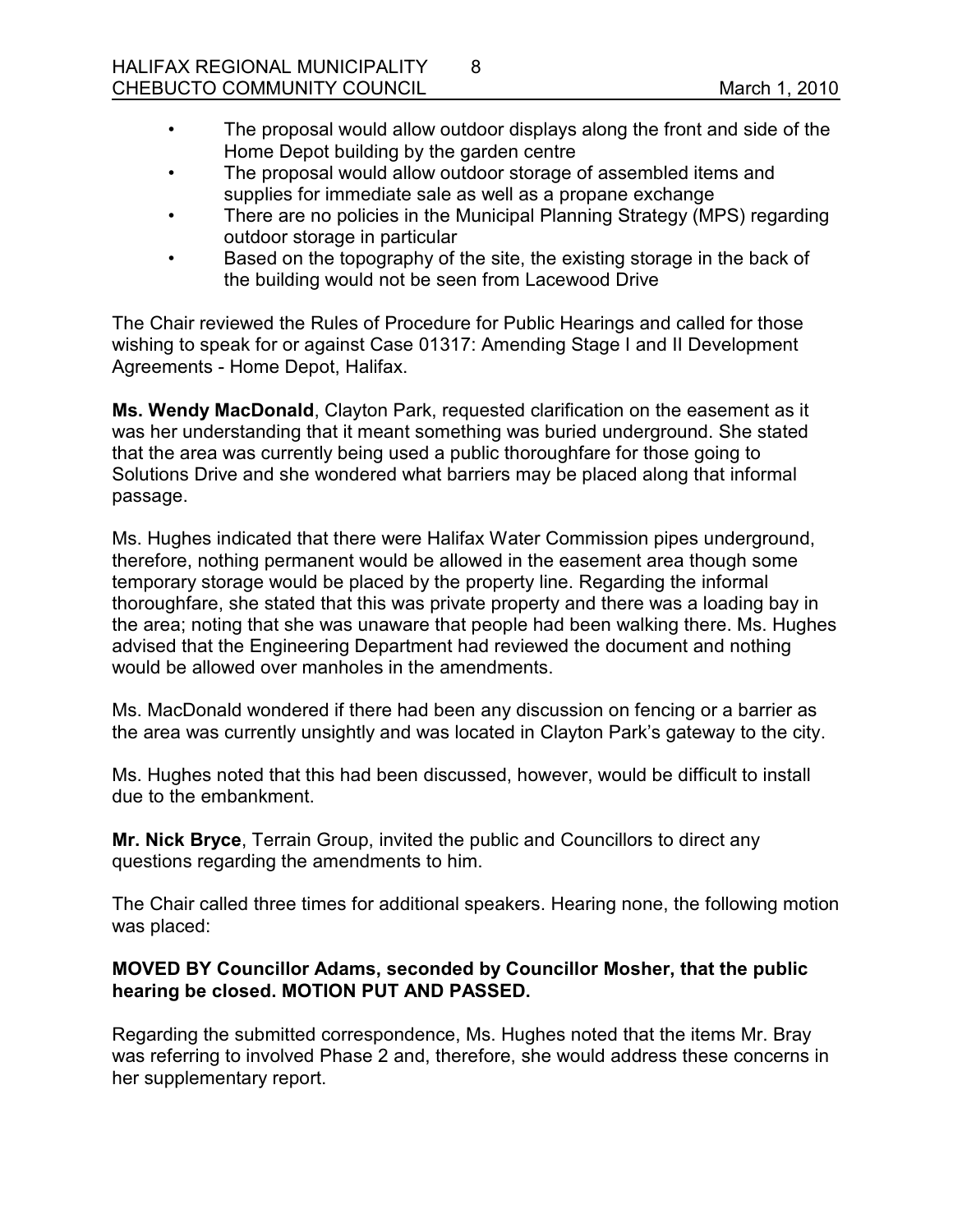**MOVED BY Councillor Wile, seconded by Councillor Mosher, that Chebucto Community Council:**

**1. Approve the Stage I Amending Agreement as shown in Attachment "A" of the report dated November 13, 2009;**

9

**2. Require the agreement be signed within 120 days, or any extension thereof granted by Council on request of the applicant, from the date of final approval by Council and any other bodies as necessary, including applicable appeal periods, whichever is later; otherwise this approval will be void and obligations arising hereunder shall be at an end.** 

#### **MOTION PUT AND PASSED.**

**8.2 Variance Appeal Hearings**

# **8.2.1 Appeal of the Development Officer's Decision to Approve an Application for a Variance - 25 Kirk Road, Halifax**

A report dated February 19, 2010 was before Community Council.

Ms. Erin MacIntyre, Development Technician, provided the presentation on the Appeal of the Development Officer's Decision to Approve an Application for a Variance - 25 Kirk Road, Halifax. Highlights were as follows:

- The variance was to permit an addition to a single family dwelling under the Halifax Mainland Land Use By-Law (MLUB)
- The house currently sat at a 2.9 setback from the property line and the application proposed to fill in the front and rear of the house in order to square up the footprint, however, as the house is angled it was impossible to do so without a variance
- The proposed variance does not go against the intent of the MLUB
- This was a unique situation and there was no intentional disregard for the By-Laws

The Chair reviewed the Rules of Procedure for Variance Appeal Hearings and called for those wishing to speak for or against the Appeal of the Development Officer's Decision to Approve an Application for a Variance - 25 Kirk Road, Halifax.

**Mr. Emanuel Jannasch**, Appellant, provided a powerpoint presentation. He stated that the variance application before Community Council was new to him as he had only received the site plan in the mail and, therefore, was responding as best he could. He noted that the plan was not complete as it was only the survey plan and added that upon looking at the driveway leading to lot 25 it was clear that the driveway was already four feet on to his property. Mr. Jannasch indicated that the application before Community Council was no better than the site plan; noting that the elevations were not really being squared up which spoke to the overall quality of the original application. He stated that the application indicated that it was impossible to conform, however, he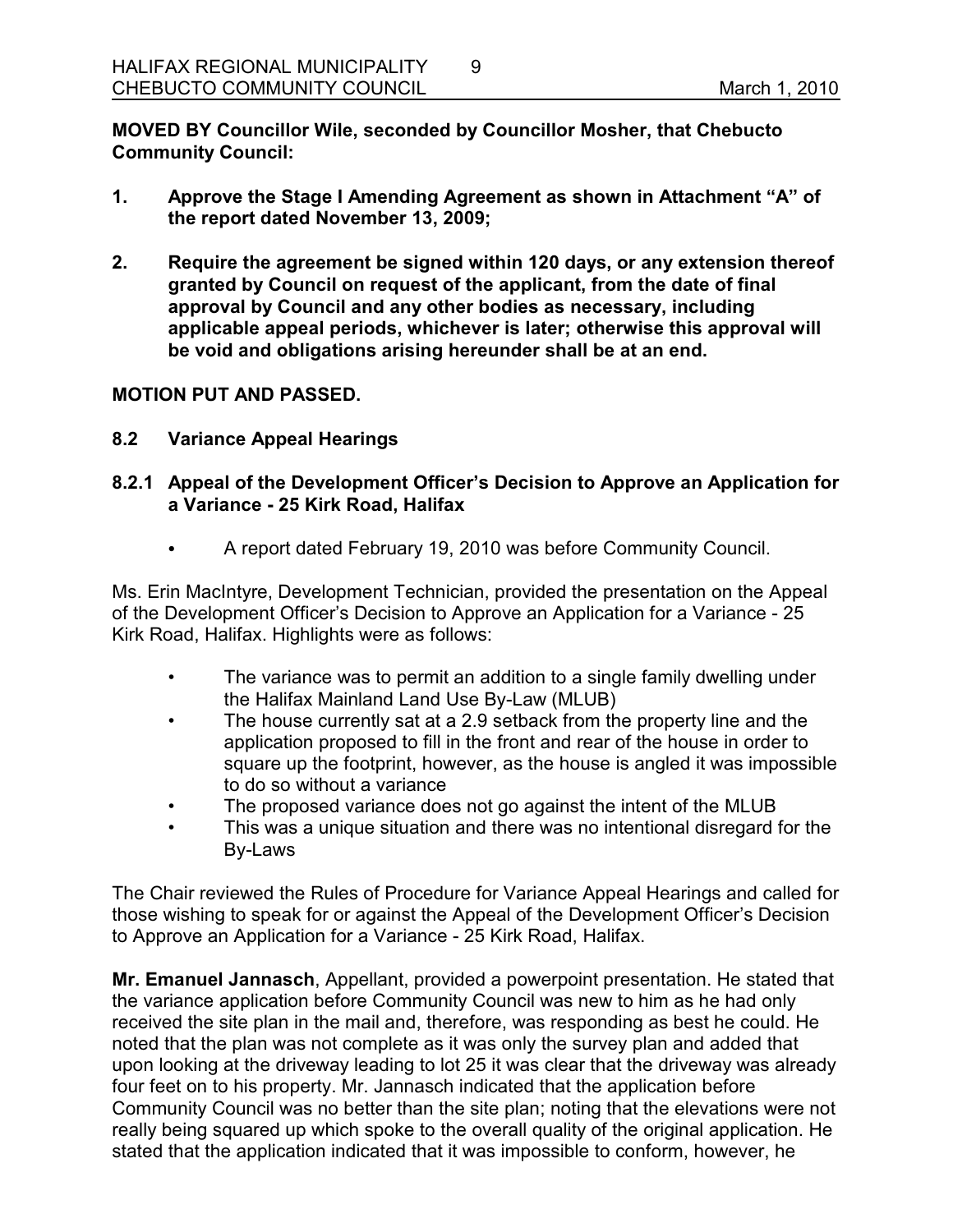would submit that the applicants could conform by not building and further intruding onto his property. He noted that the application stated that the property sloped considerably on the remaining three sides, however, this was not the case as he found the land on the opposite side of the house to be quite level; noting that it would not be an issue to add on to the home from that side. Mr. Jannasch indicated that the MLUB called for a setback of eight feet in order to allow for light and privacy; noting that the addition to the home would ruin his lilac bush by blocking the light. In closing, he advised that he had issues with the application on many levels.

Councillor Hum requested, for the record, confirmation on the process; that the variance application came first and, if granted, a construction permit would be issued by HRM.

Ms. MacIntyre indicated that Councillor Hum was correct and that planning staff does suggest that applicants provide development or construction permits prior to the construction permit phase to make the process easier, however, applicants are not obliged to do so. She stated that the building code was reviewed at the construction permit phase. Ms. MacIntyre also indicated that the HRM requirements were a bit stricter than those of the former City of Halifax and in an older neighbourhood such as the one in question there were often non conforming setbacks. She noted that she had completed a site visit and that the property did, indeed, slope steeply.

**Mr. Roeland Leenes**, Architect for the Applicant, provided a powerpoint presentation and submitted a copy for the record. He advised Community Council that the Applicant's father had passed away the week prior and she was in England attending the funeral, however, her daughter was also present to speak on her behalf. Mr. Leenes indicated that an addition had been built on to the small cottage in question approximately 25 years ago and was built closer to the property line than the original structure which met the conforming set back of eight feet; noting that this fact made it like working with two different houses. He stated that the addition was not in keeping with the architectural form of the house and the Applicant wished to make this property their retirement home, therefore, changes were required to enlarge the old cottage to permit a family home and maintain the curb appeal of the residence. Mr. Leenes indicated that upon walking through the neighbourhood, it was apparent that the homes seemed to be placed at random and, generally speaking, the houses were large and architectural styles varied greatly. He advised that he wished to beautify this home on all sides by filling in corners; noting that this renovation would be logical and cost effective.

**Ms. Carter**, daughter of the Applicant, spoke on her parents' behalf. She stated that they liked this residence as it was a small, English cottage and the addition would be to make the home more livable for a family of six. Ms. Carter stated that she appreciated the general concern, however, this would be a modest addition as she and her parents were aware of the concerns with bigger additions in the neighbourhood. She indicated that she believed the driveway issue was a separate concern and was sure her parents would be willing to discuss this as they did not want to encroach; noting that they had just bought the home in August of 2009 and only had a driveway made of gravel.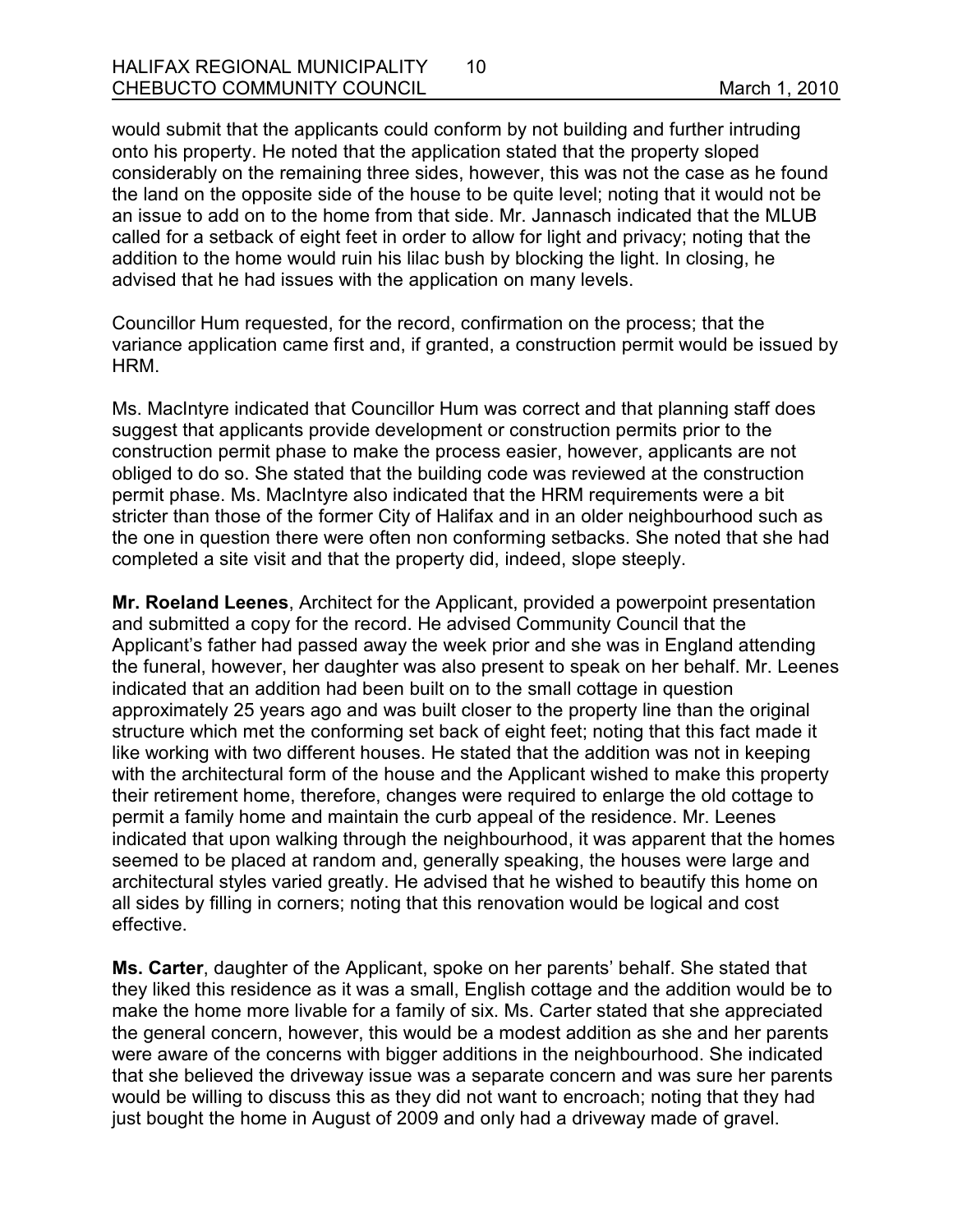Ms. MacIntyre clarified that only the backyard left corner addition that would be set ahead by 1.3 feet was being discussed as the front addition did not encroach further than the existing 2.9 feet; noting that this existing non conforming setback was not unique and she believed it was a minimal change.

The Chair called three times for additional speakers. Hearing none, the following motion was placed:

**MOVED BY Councillor Adams, seconded by Councillor Wile, that the Variance Appeal Hearing be closed. MOTION PUT AND PASSED.** 

## **MOVED BY Councillor Mosher, seconded by Councillor Adams, that Chebucto Community Council uphold the Development Officer's decision to approve the variance.**

Councillor Mosher stated, for the record, that this was a difficult decision as it involved two residents which she represented. She advised that she had grown up in the area and that it was a very eclectic neighbourhood; noting that she knew that larger houses were being built and encroaching, however, she did not think that was the case here. She noted that the current home would be more aesthetically pleasing once the renovation was complete. In closing, Councillor Mosher stated that she understood the Appellant's concerns, however, in the end she thought it would be best to uphold the Development Officer's decision.

#### **MOTION PUT AND PASSED.**

# **10. CORRESPONDENCE, PETITIONS AND PRESENTATIONS**

- **10.1 Correspondence None**
- **10.2 Petitions None**
- **10.3 Presentations None**
- **11. REPORTS**
- **11.1 Staff**

#### **11.1.1 Case 01359: Rezoning - 7 and 11 Mont Street, Halifax**

• A report dated February 1, 2010 was before Community Council.

**MOVED BY Councillor Adams, seconded by Councillor Mosher, that Chebucto Community Council give First Reading of the proposed rezoning of 7 and 11 Mont Street, Halifax, from the R-2P (General Residential) Zone to the P (Park and Institutional) Zone, as identified in Attachment A of the report dated February 1, 2010 and schedule a public hearing for April 12, 2010. MOTION PUT AND PASSED.**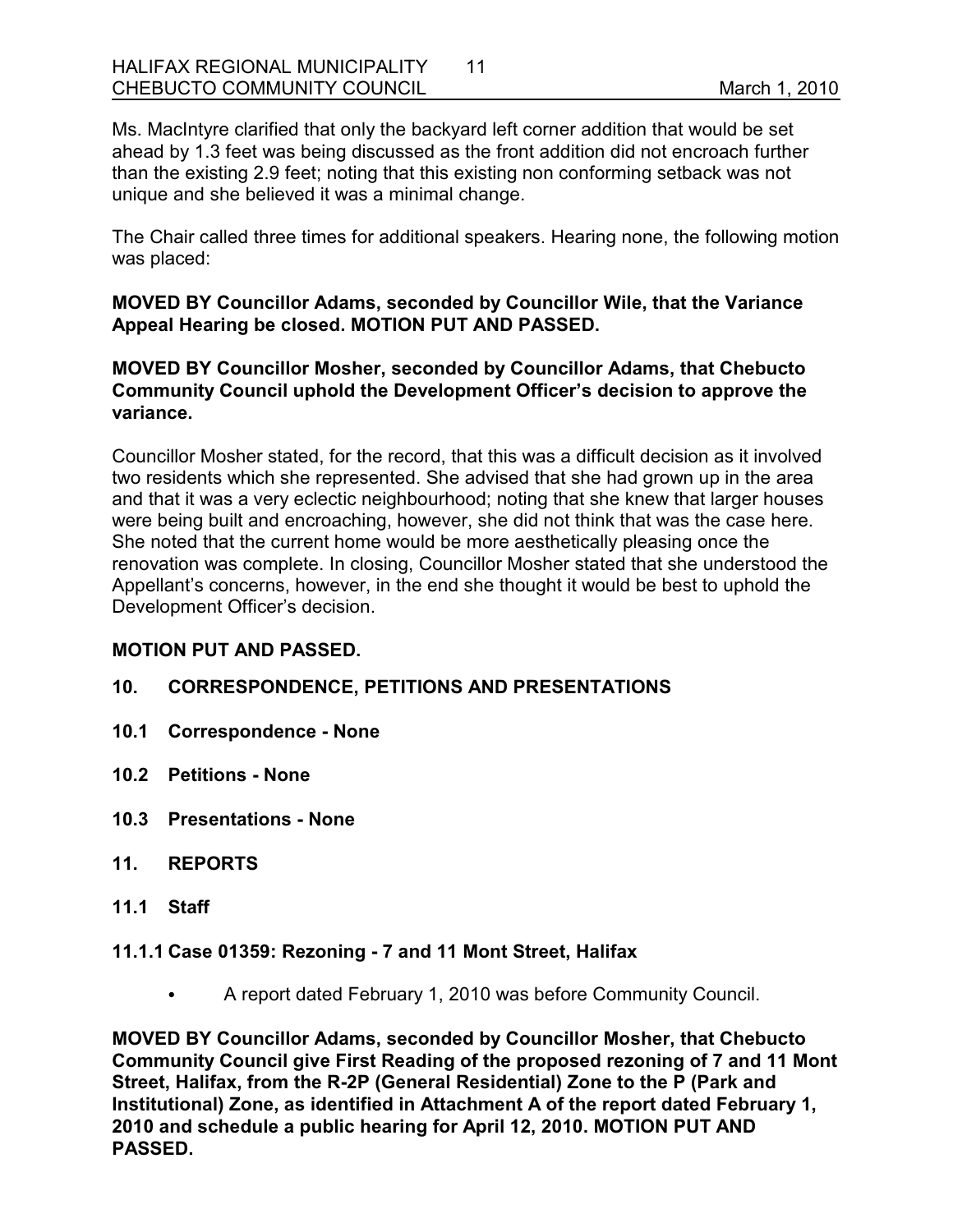Councillor Mosher stated, for the record, that there had been an oversight as she had not been invited to the Public Information Meeting.

# **11.1.2 Case 01205: MPS and LUB Amendment for a Development Agreement - 50 Bedford Highway, Halifax**

A report dated February 4, 2010 was before Community Council.

Ms. Randa Wheaton, Senior Planner, provided the presentation on Case 01205: MPS and LUB Amendment for a Development Agreement - 50 Bedford Highway, Halifax. She stated that the amendment allowed for a mixed use residential and commercial space on the property currently occupied by the Basinview Hotel. She noted that the proponent was Basin Vista Developments Limited and that the building height and density had been capped. Ms. Wheaton indicated that the proposed mixed use building worked with the site topography and would share a driveway with the car dealership next door. In closing, she advised that the driveway intersection and traffic lights would be installed by the Developer.

Ms. Wheaton indicated that the left hand signal had been reviewed by the Traffic Authority and they had deemed it acceptable; noting that it would be a semi actuated left turn signal.

Councillor Hum clarified that the only Public Information Meeting (PIM) regarding this case had been held in April of 2009 and expressed concern that many residents who lived behind the proposed development had not been contacted even though they would be impacted. She wondered if there was an opportunity to hold an additional PIM regarding this case prior to the Public Hearing.

Ms. Wheaton advised that staff had followed the standard procedures as with all other applications and had, therefore, only notified the property owners although notices had been put in the local newspapers. She noted that it was not common place to hold additional PIMs unless requested by Council and the same residents would be notified unless it was requested that staff enlarge the notification area. Ms. Wheaton indicated that notice was always provided on the HRM website as well.

Councillor Hum requested the Developer's consideration of holding a PIM in the neighbourhood for those residents who could not easily access City Hall for the Public Hearing.

Ms. Wheaton stated that, as the report dated February 4, 2010 was now public, if a PIM was held none of the new comments could be included in the report.

Councillor Hum indicated that she would do her best to get the word out and have residents send letters for the Public Hearing. She advised, for the record, that she would be away from April 7 to 17, 2010 and requested that the Public Hearing not be scheduled during that time.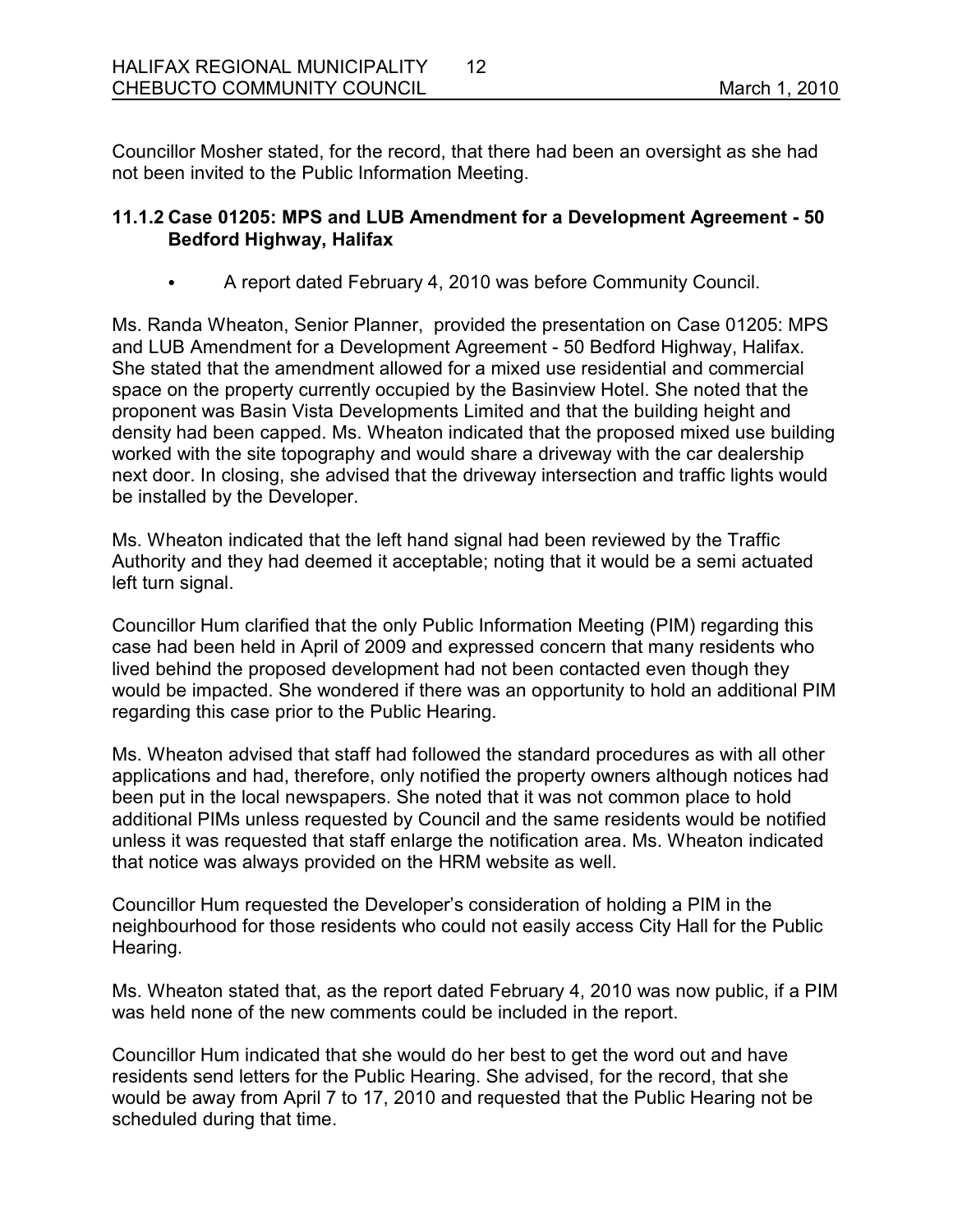**MOVED BY Councillor Hum, seconded by Councillor Adams, that Chebucto Community Council move Notice of Motion to consider approval of the proposed Development Agreement contained in Attachment B of the report dated February 4, 2010 to allow for a mixed use building, and schedule a joint public hearing with Regional Council. MOTION PUT AND PASSED.** 

# **11.2 Councillors**

# **11.2.1 Nova Scotia Power Outages - Councillor Hum**

Councillor Hum advised that the residents on Grid 129H-412 were experiencing a large number of power outages and had been advised by NSP staff this was a result of the draw on power.

**MOVED BY Councillor Hum, seconded by Councillor Wile, that Chebucto Community Council request that Nova Scotia Power provide a report to Community Council as to why the residents on Grid 129H-412 are experiencing a large number of power outages. MOTION PUT AND PASSED**

#### **12. MOTIONS - NONE**

#### **13. ADDED ITEMS**

#### **13.1 Plow damage - Councillor Adams**

Councillor Adams noted that one of his resident's in Spryfield had their son's basketball net damaged by a plow, however, the resident had been told that HRM was not liable as the basketball net was in the right of way. Councillor Adams stated that it was his understanding that HRM did not plow right of ways beyond the curb and requested staff clarification on this issue.

**MOVED BY Councillor Adams, seconded by Councillor Mosher, that Chebucto Community Council request information regarding HRM plowing right of ways beyond the curb and HRM's responsibility if a resident's property is damaged by plowing in the right of way. MOTION PUT AND PASSED.** 

# **13.2 North West Arm Seawall - Councillor Mosher**

Councillor Mosher stated that she realized that the sealevel study was ongoing, however, the North West Arm Seawall was becoming more damaged with every storm. She noted that it was no longer safe and that it was her understanding that there was funding allotted for repair.

**MOVED BY Councillor Mosher, seconded by Councilor Adams, that Chebucto Community Council request a staff update on the remedial work on the North West Arm Seawall, particularly at Sir Sanford Fleming Park and Regatta Point, regarding what will be done to prevent further deterioration as funding has already been approved in previous years***.* **MOTION PUT AND PASSED.**